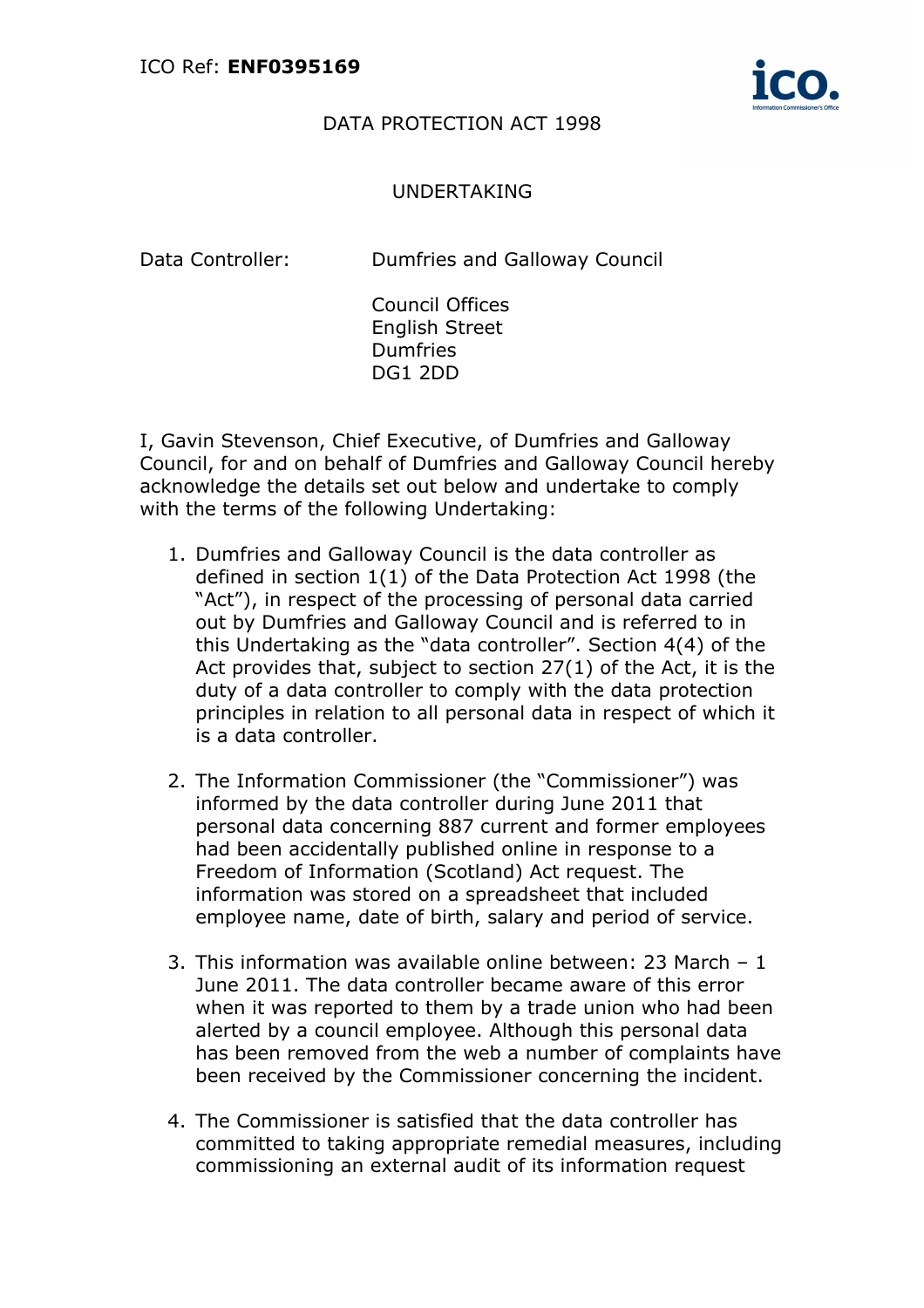

management systems.

- 5. The Commissioner has considered the data controller's compliance with the provisions of the Act in the light of this matter. The relevant provision of the Act is the Seventh Data Protection Principle. This Principle is set out in Schedule 1 Part I to the Act.
- 6. Following consideration of the remedial action that has been taken by the data controller, it is agreed that in consideration of the Commissioner not exercising his powers to serve an Enforcement Notice under section 40 of the Act, the data controller undertakes as follows:

The data controller shall, as from the date of this Undertaking and for so long as similar standards are required by the Act or other successor legislation, ensure that personal data are processed in accordance with the Seventh Data Protection Principle in Part I of Schedule 1 to the Act, and in particular that:

- 1. Findings from the externally commissioned audit of the data controller's information request management systems are used to address procedural weaknesses by January 2012;
- 2. Appropriate verification and checks are introduced to ensure that personal data is dealt with in accordance with the Act's requirements and the data controller's policies and procedures;
- 3. Personal data is not disclosed to anyone except in accordance with the Act;
- 4. The data controller shall implement such other security measures as it deems appropriate to ensure that personal data is protected against unauthorised and unlawful processing, accidental loss, destruction, and/or damage.

Dated……………………………………………….

Signed………………………………………………

Gavin Stevenson Chief Executive Dumfries and Galloway Council